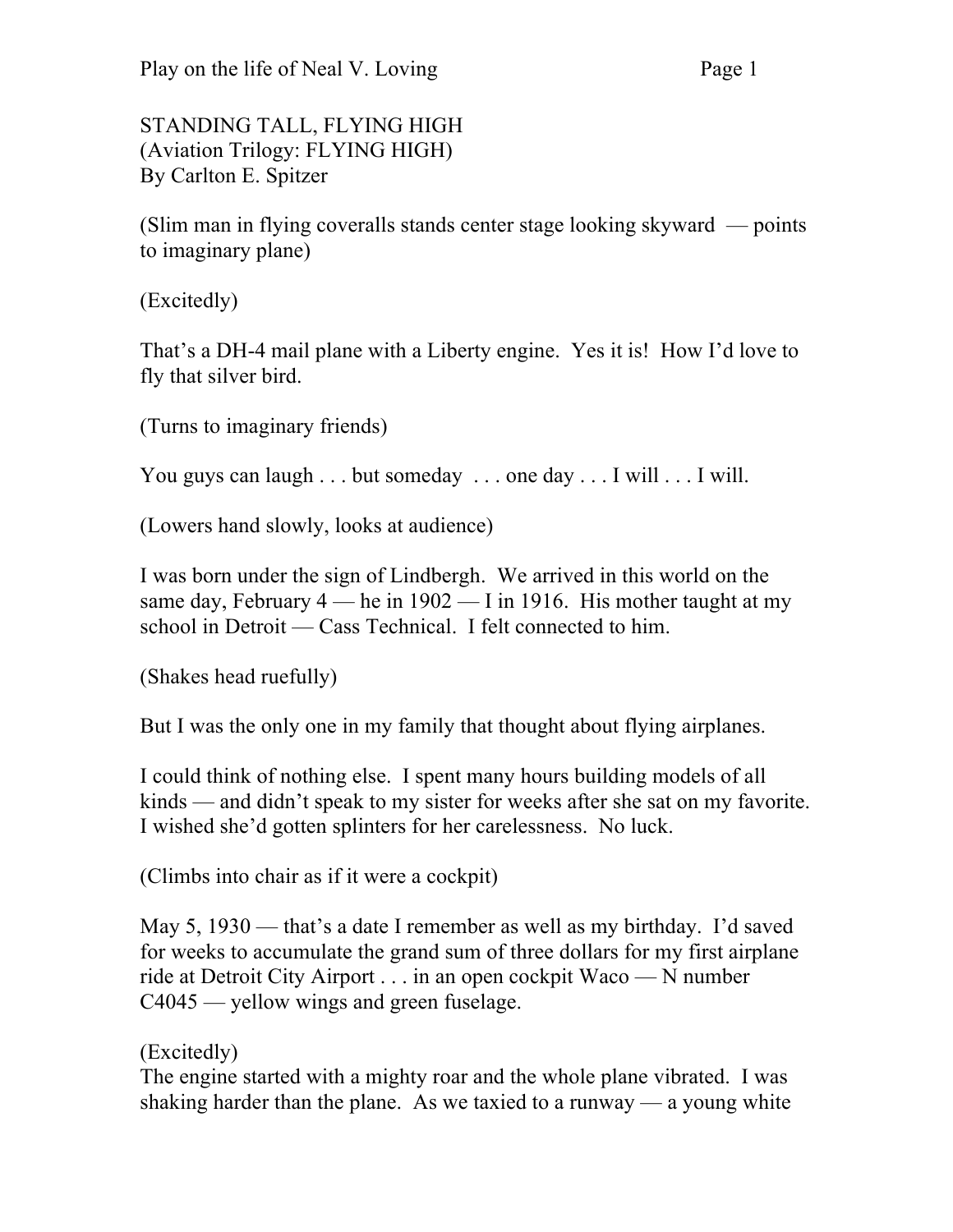kid by the fence waved dollar bills to tell the pilot in the rear cockpit he wanted to come along.

The kid and I shook hands as he climbed into the wide front cockpit. To tell you the truth, I was grateful for his company.

Once airborne — our fears forgotten — we thrilled to the sight of the Detroit River — big buildings downtown — and my favorite park — Belle Isle.

Those fifteen minutes — fifteen precious minutes — filled me with a fierce determination to fly — to make my dream a reality.

(Stands — paces back and forth stiffly)

Reality? Get a grip on yourself Neal. A poor black kid learning to fly? Who would teach you? Where would you get such money?

(Grins broadly)

Several months later I'd saved enough from odd jobs to take my mother with me — for a flight in a closed cabin plane — a handsome Stinson Reliant. The day was smooth as glass — and the pilot — seeing mother's pleasure turned to point out landmarks. She stared at him sternly — "Young man turn around and keep your eyes on the road."

Mom and I formed a bond that day — and I continued to share my dreams with her. It helped me deal with constant ridicule and discouragement from my own father — and most of my pals.

My aviation teacher at Cass warned me there'd be no job for a Negro even if I passed the course. I thanked him and studied all the harder passing the course with good marks.

But I kept getting reality checks. A white friend who'd already soloed sponsored my membership in the Cass Aero Club.

I was promptly rejected. The club would not admit a Negro.

(Mops his brow with handkerchief)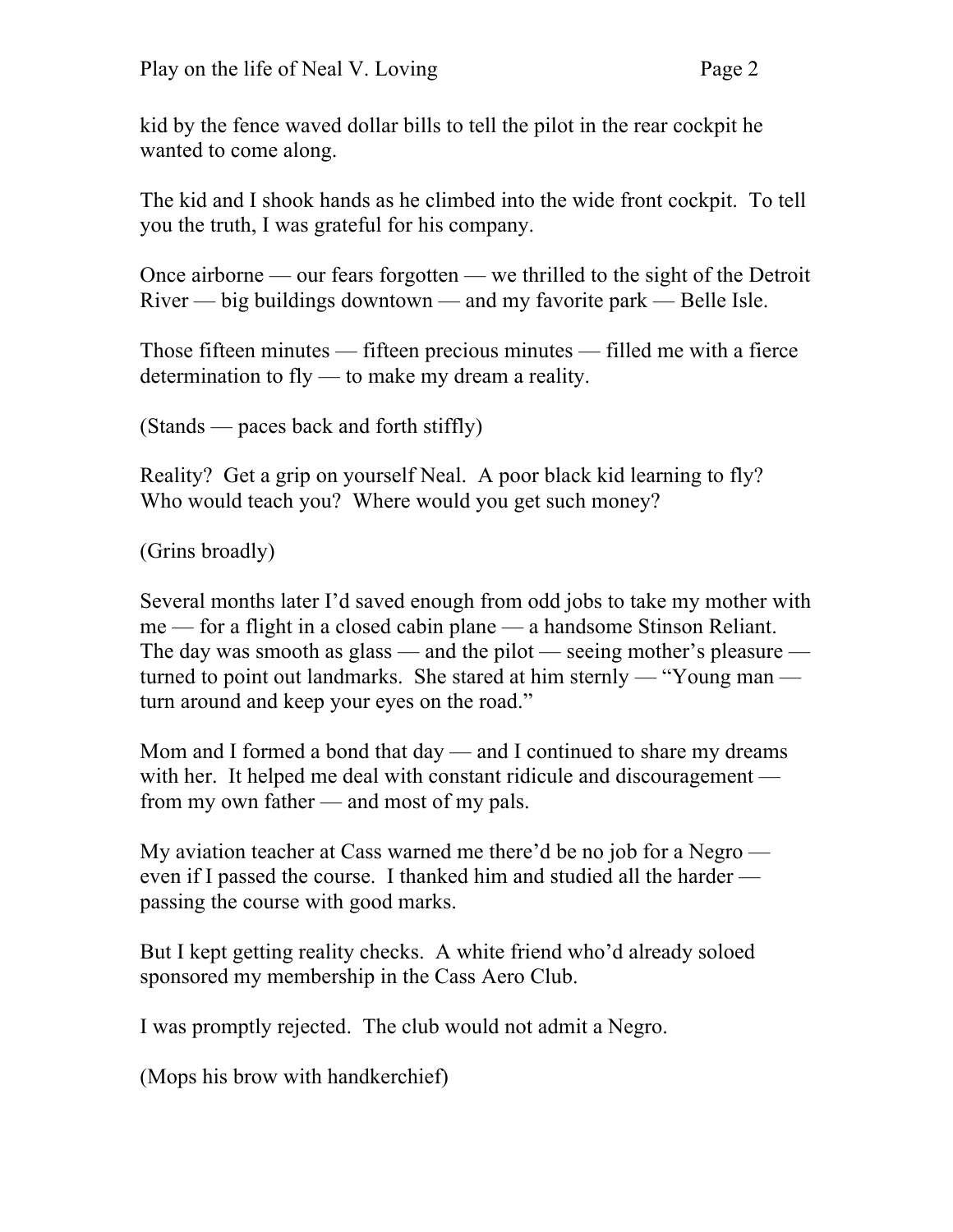We were so poor we often couldn't pay the rent. It hurts me to tell you this — but we were evicted nine times — and I kept on changing schools ... right up to the day I entered Cass Tech.

I graduated on a cold, drizzly January morning in 1934 wearing my father's dress shoes — two sizes too large — clutching my aeronautics diploma with fierce pride — and considerable relief.

I must say my instructor — Mr. Tabraham — always encouraged me. And other white mentors helped me along the way. I think of them often with gratitude — and respect. They took a lot of heat from their white friends for going out of their way to help a black man.

(Picks up model airplane)

In the midst of the Great Depression, a Negro minister and a Negro Lawyer helped me get a job in President Roosevelt's WPA program — teaching model airplane design and construction. I gave mother most of my eightyfive dollar monthly salary to keep house — the rest went for flying lessons.

(Smiling broadly)

I soloed in a Piper Cub on April 20, 1939 and began my life's work designing, building and flying experimental gliders and airplanes.

My best-known plane — on permanent display at the Experimental Aircraft Association's museum at Oshkosh, Wisconsin — is named Loving's Love. I flew that bright red midget racing plane from Detroit to Jamaica . . . (Looks toward sky, remembering) . . . over miles and miles of open water.

I refueled in Atlanta and stayed overnight at a Negro hotel . . . for only a Negro hotel would welcome me in a strictly segregated society.

In the morning a Negro cab driver drove me toward the airline terminal. (Protesting)  $No - no - driver$ , I have my own plane on the other side of the field.

He gave me one of those looks (Makes face). (Beaming) But his smirk disappeared and his eyes popped open when a circle of white pilots parted to watch me climb into my tiny red racer. (Pause) It was a glorious moment.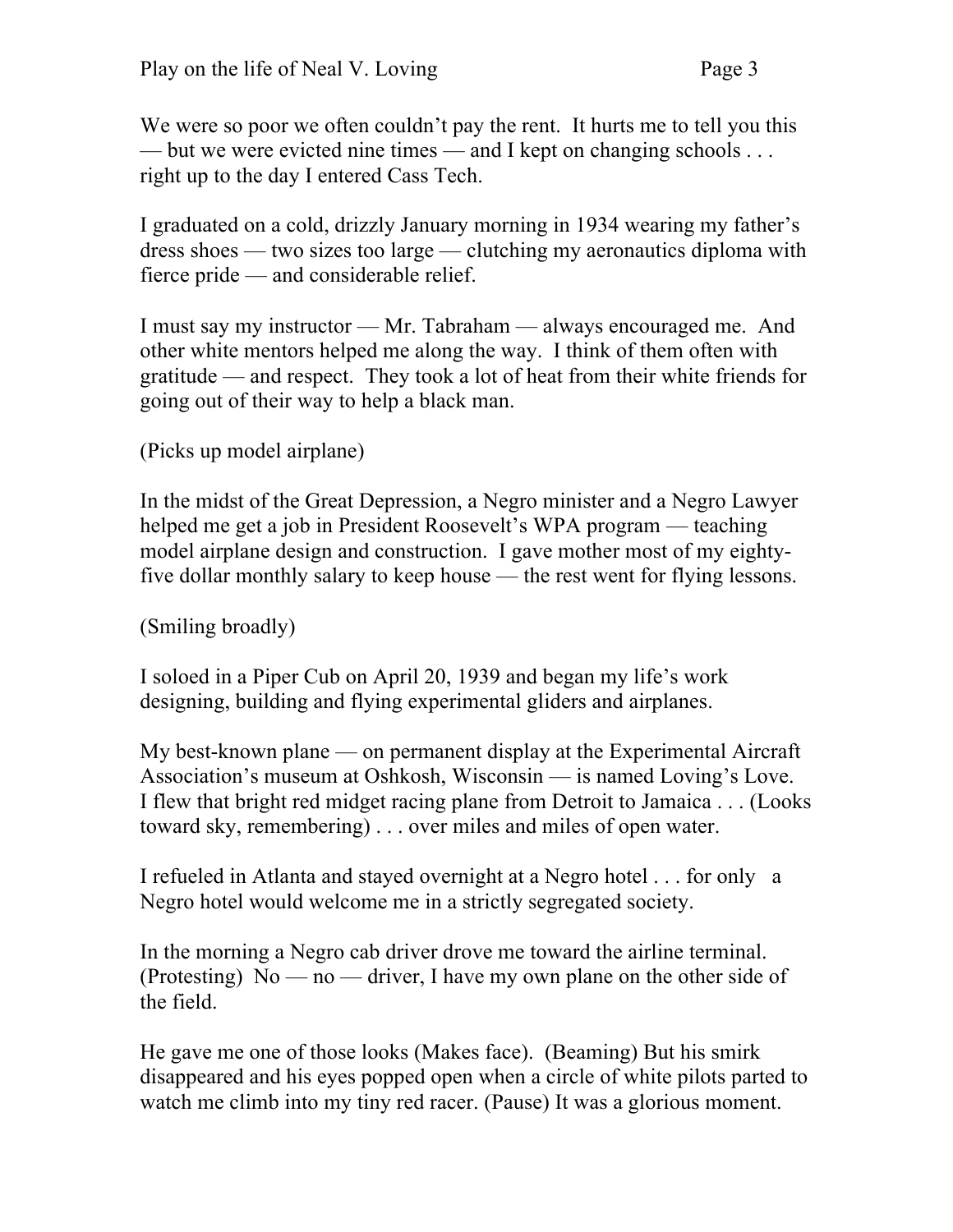I met my dear Clare on that trip to Jamaica and we married two years later.

(Stands, walks stiffly to other side of stage)

Like all human beings I've had my share of challenges — and disappointments. I learned long ago to measure a person by the way they respond to setbacks. We all have them.

Like many others, I've known poverty — discrimination — and injustice and my share of pain — physical and emotional. I must quickly add I've also had days of pure joy — high above Mother Earth — singing aloud as I circled puffy cumulous clouds . . . and many joyful years with my dear Clare as well.

(Sits in chair, hands on imaginary controls)

It was on a beautiful Sunday morning in 1944 that my life changed suddenly — drastically.

In flying one must check things out thoroughly — on the ground. We call it pre-flight. It pays to be methodical — uncompromising about the airworthiness of the aircraft one is about to fly — and mindful of one's own physical and mental preparedness — on any given day. It matters little how many hours one has flown previously. What matters is how well one pilots today.

(Shakes head remorsefully)

On that lovely morning I had my mind on an afternoon picnic with my girl friend — and less on preparing a glider for flight I'd designed and built. I tell you this with chagrin — but I must be truthful so you might benefit from my painful lesson.

If you are in a hurry — don't fly an airplane. That's not a contradiction. It's the best advice I can give you.

(Pauses, remembering)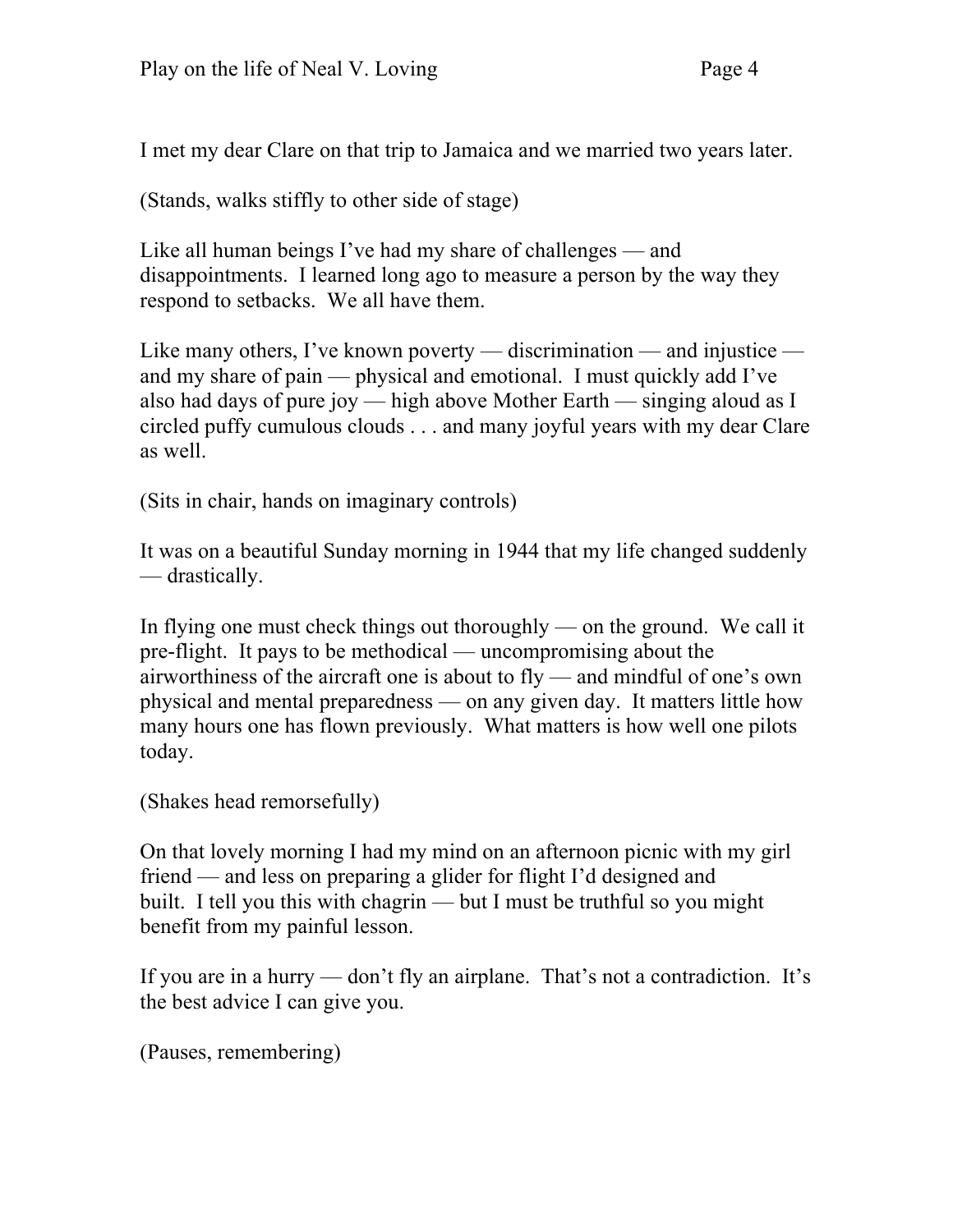The airport was under construction. Grassy areas near a runway I normally used for landing the glider were piled high with dirt. I failed to set my airspeed indicator properly. The tow line from glider to the car that would pull me aloft was shorter than I would have liked.

Yes, yes — you are right — I should not have flown. But my students had come to see the glider fly and I did not want to disappoint them.

(Hands move to describe accident)

I had less airspeed than indicated on the dial — and when I turned at low altitude to land — well, a wing stalled — I spun to the left — turf rushing up to meet me. (Gesturing wildly) I managed to recover from the spin — but hit the ground nose down.

The impact crushed my legs — smashed my face — pushing one eye out of its socket so it rested on my cheek (Gestures). Pain was excruciating. I lost consciousness and awoke in a hospital. It became my home for several months. Doctors amputated one leg immediately — the other a few weeks later — both below the knee. My sight was impaired but intact.

My girl friend quickly decided she didn't want a legless boy friend with a smashed face. Friends — I hit bottom physically and emotionally. The good nuns at the hospital helped me regain my composure — and positive spirit. I've been forever grateful to them.

Eighteen months later I opened a flying school at Detroit Airport where I had taken my first airplane ride — walking on two artificial legs. I quickly learned to manage without crutches or cane. Later — when I met with young people — they wouldn't believe I was disabled — until I took off one of my legs. Then they got all apologetic. To put them at ease I assured them artificial legs have their advantages.

You can wear any shoe size . . . and be as tall as you like. I must say new lightweight legs are a great improvement over the original wooden ones.

I became the first black racing pilot in America — and the only legless one (laughs).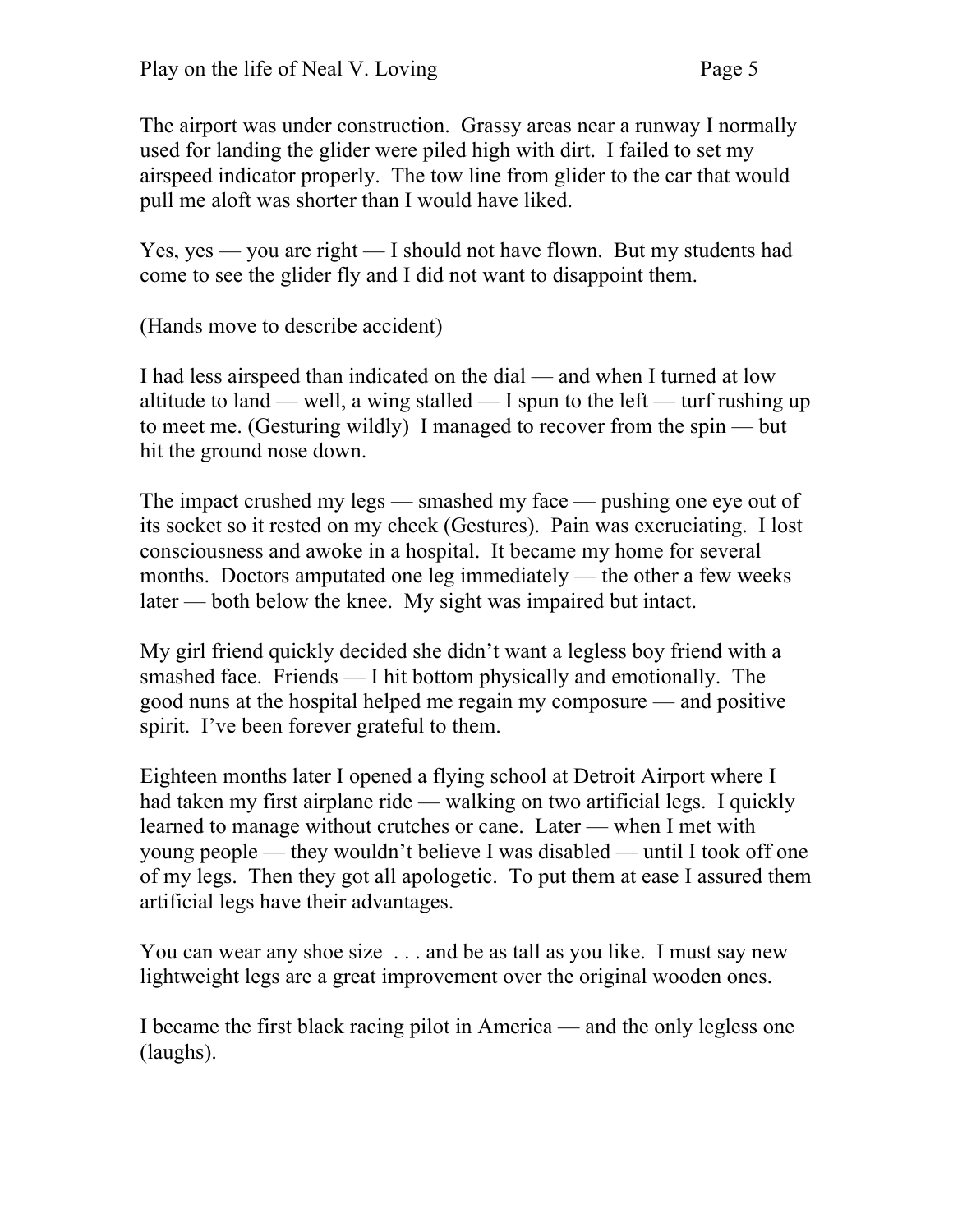After designing — building and racing experimental planes for fifteen years — I decided — in my forties mind you — to enter college to earn a degree in aeronautical engineering — so I could do what I had been doing all my life with a technical school education (laughs).

Returning to school was difficult — but with Clare's loving support — the professor's patience — and my own perseverance — I graduated and accepted employment as a civilian engineer with the United States Air Force at Wright Patterson Air Force Base near Dayton, Ohio.

For the next twenty years I traveled the world — working on high altitude missions and other exciting projects.

(Taps knees)

I had several sets of legs over the years and "grew" an inch taller. (Grins)

Until I was almost eighty years of age I could pass the FAA physical and regularly flew a plane I'd designed and built I kept in my garage at Yellow Springs, Ohio.

Neighbors would wave as I towed the Loving WR-3 behind my car to a grass field down the road — lock its folding wings into place — climb into the rear cockpit and take to the sky. That plane was a pleasure to fly. Today it's on display at an air museum in Huntington, Indiana.

When health problems grounded me, Clare urged me to make a record of my experience to encourage other disabled persons they need not be handicapped — and if they wanted to fly — well — they surely could.

My book — Loving's Love: A Black American's Experience in Aviation was published by Smithsonian Press in 1994. I hope you'll find time to read it.

My message to kids is this: discover what you like to do best — and learn to do it so well someone will pay you for doing it. For me it was flying — and designing and building experimental planes.